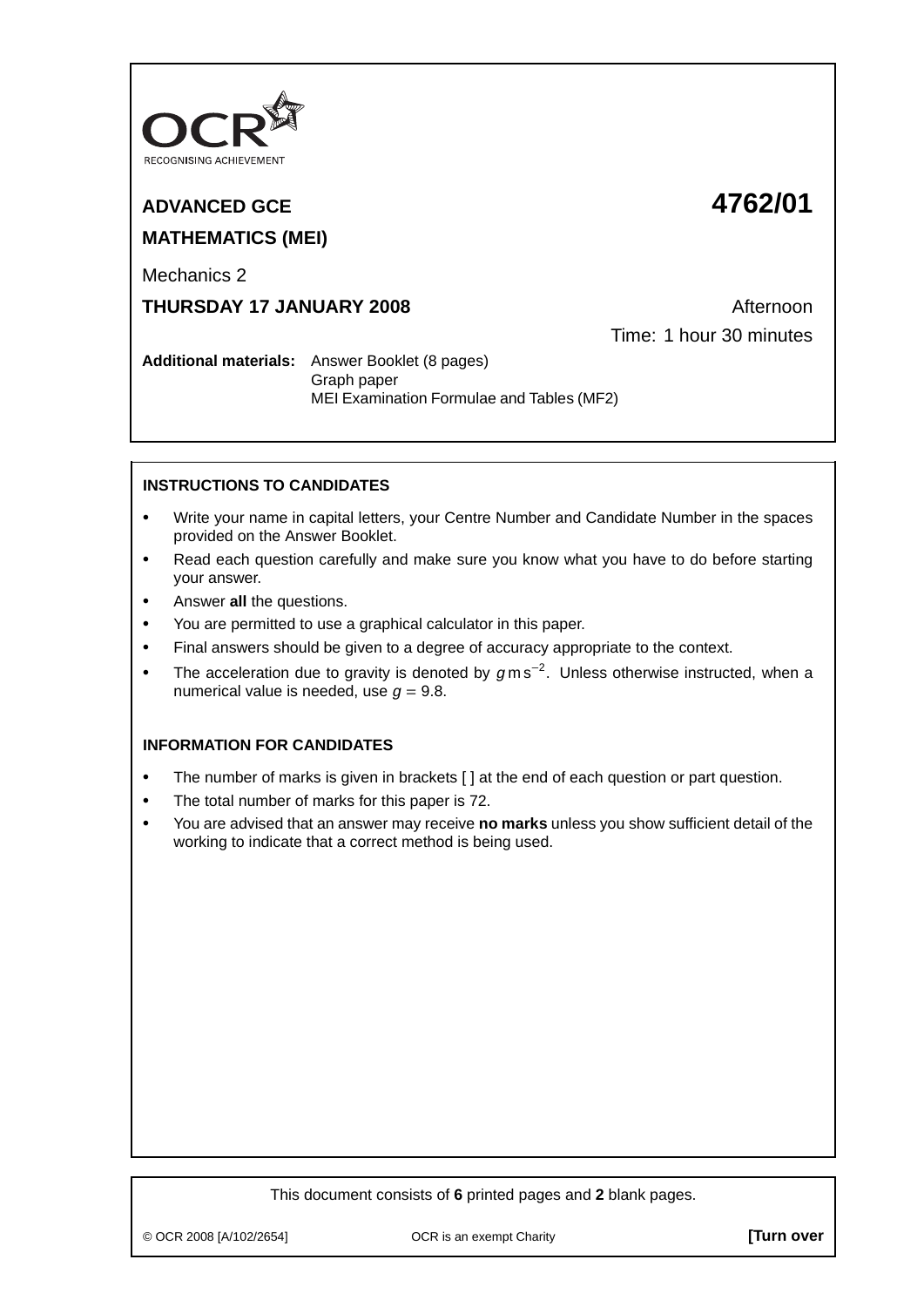**1 (a)** A battering-ram consists of a wooden beam fixed to a trolley. The battering-ram runs along horizontal ground and collides directly with a vertical wall, as shown in Fig. 1.1. The batteringram has a mass of 4000 kg.



**Fig. 1.1**

Initially the battering-ram is at rest. Some men push it for 8 seconds and let go just as it is about to hit the wall. While the battering-ram is being pushed, the constant overall force on it in the direction of its motion is 1500 N.

**(i)** At what speed does the battering-ram hit the wall? [3]

The battering-ram hits a loose stone block of mass 500 kg in the wall. Linear momentum is conserved and the coefficient of restitution in the impact is 0.2.

- **(ii)** Calculate the speeds of the stone block and of the battering-ram immediately after the impact. [6]
- **(iii)** Calculate the energy lost in the impact. [3]
- **(b)** Small objects A and B are sliding on smooth, horizontal ice. Object A has mass 4 kg and speed 18 m s<sup>−</sup><sup>1</sup> in the **i** direction. B has mass 8 kg and speed 9 m s<sup>−</sup><sup>1</sup> in the direction shown in Fig. 1.2, where **i** and **j** are the standard unit vectors.



**Fig. 1.2**

**(i)** Write down the linear momentum of A and show that the linear momentum of B is  $(36i + 36\sqrt{3}i)$  N s. **3j**) N s. [2]

After the objects meet they stick together (coalesce) and move with a common velocity of  $(u**i** + v**j**)$  m s<sup>-1</sup>.

**(ii)** Calculate *u* and *v*. [3]

**(iii)** Find the angle between the direction of motion of the combined object and the **i** direction. Make your method clear. [2]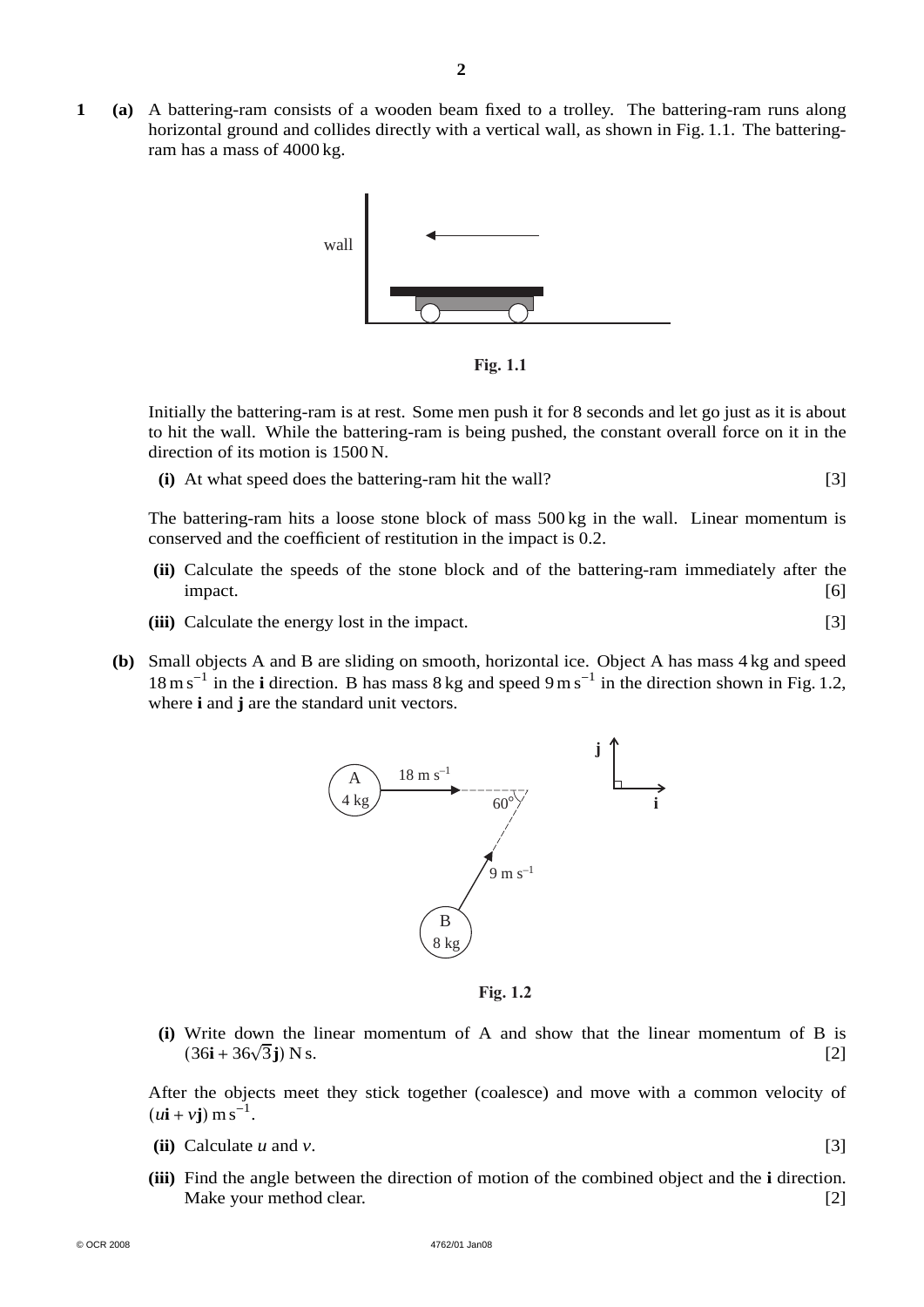- **2** A cyclist and her bicycle have a combined mass of 80 kg.
	- (i) Initially, the cyclist accelerates from rest to  $3 \text{ m s}^{-1}$  against negligible resistances along a horizontal road.
		- (*A*) How much energy is gained by the cyclist and bicycle? [2]
		- (*B*) The cyclist travels 12 m during this acceleration. What is the average driving force on the bicycle? [2]
	- **(ii)** While exerting no driving force, the cyclist free-wheels down a hill. Her speed increases from  $4 \text{ m s}^{-1}$  to  $10 \text{ m s}^{-1}$ . During this motion, the total work done against friction is 1600 J and the drop in vertical height is *h* m.

Without assuming that the hill is uniform in either its angle or roughness, calculate *h*. [5]

- **(iii)** The cyclist reaches another horizontal stretch of road and there is now a constant resistance to motion of  $40$  N.
	- (*A*) When the power of the driving force on the bicycle is a constant 200 W, what constant speed can the cyclist maintain? [3] [3]
	- (*B*) Find the power of the driving force on the bicycle when travelling at a speed of  $0.5 \text{ m s}^{-1}$ with an acceleration of  $2 \text{ m s}^{-2}$ . .  $[5]$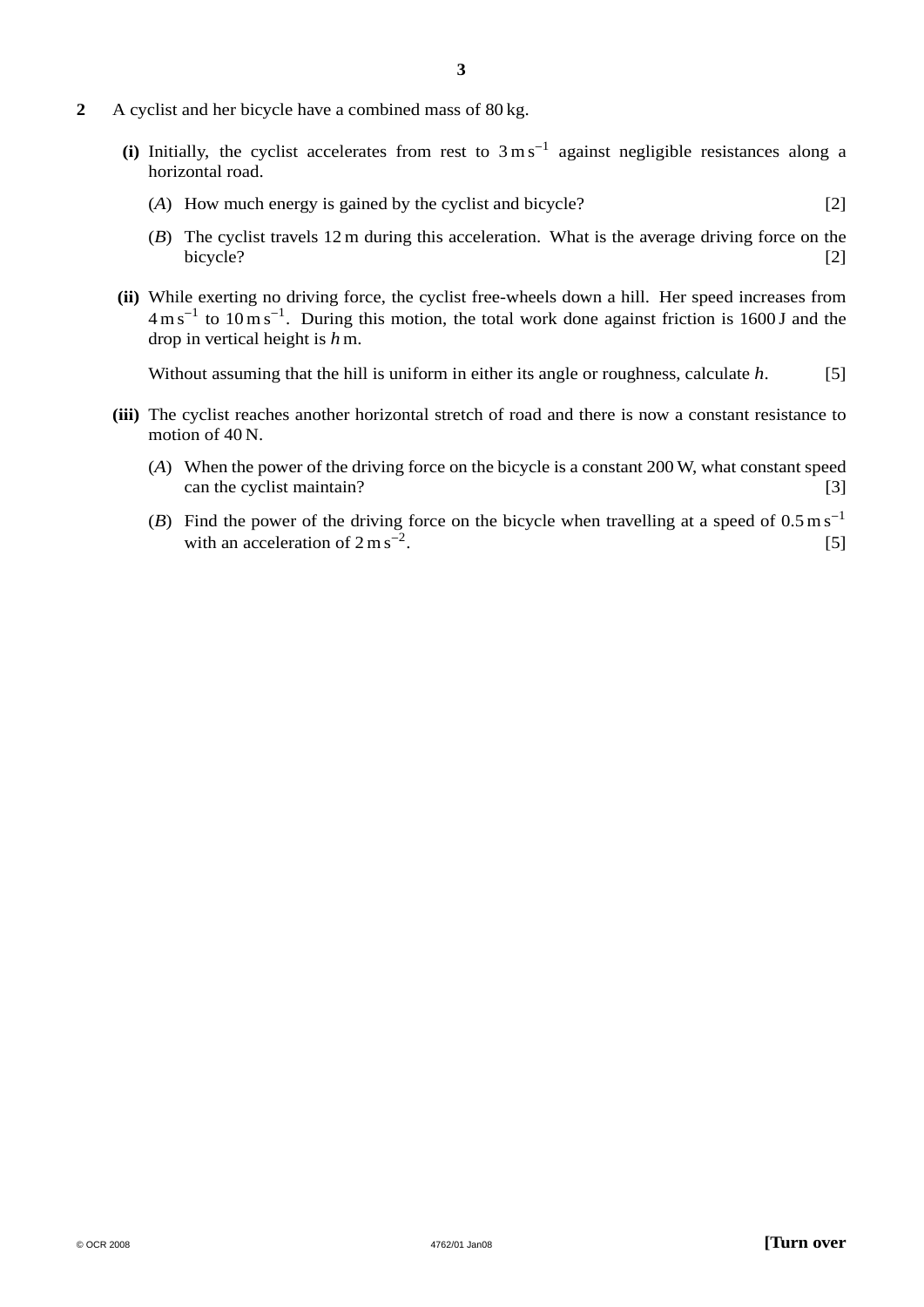

A lamina is made from uniform material in the shape shown in Fig. 3.1. BCJA, DZOJ, ZEIO and FGHI are all rectangles. The lengths of the sides are shown in centimetres.

**(i)** Find the coordinates of the centre of mass of the lamina, referred to the axes shown in Fig. 3.1.

[5]

The rectangles BCJA and FGHI are folded through 90° about the lines CJ and FI respectively to give the fire-screen shown in Fig. 3.2.

**(ii)** Show that the coordinates of the centre of mass of the fire-screen, referred to the axes shown in Fig. 3.2, are  $(2.5, 0, 57.5)$ . [4]

The *x*- and *y*-axes are in a horizontal floor. The fire-screen has a weight of 72 N. A horizontal force *P* N is applied to the fire-screen at the point Z. This force is perpendicular to the line DE in the **positive** *x* direction. The fire-screen is on the point of tipping about the line AH.

| (iii) Calculate the value of $P$ . |  |
|------------------------------------|--|
|                                    |  |

The coefficient of friction between the fire-screen and the floor is  $\mu$ .

|  | (iv) For what values of $\mu$ does the fire-screen slide before it tips? |  |
|--|--------------------------------------------------------------------------|--|
|  |                                                                          |  |

**3**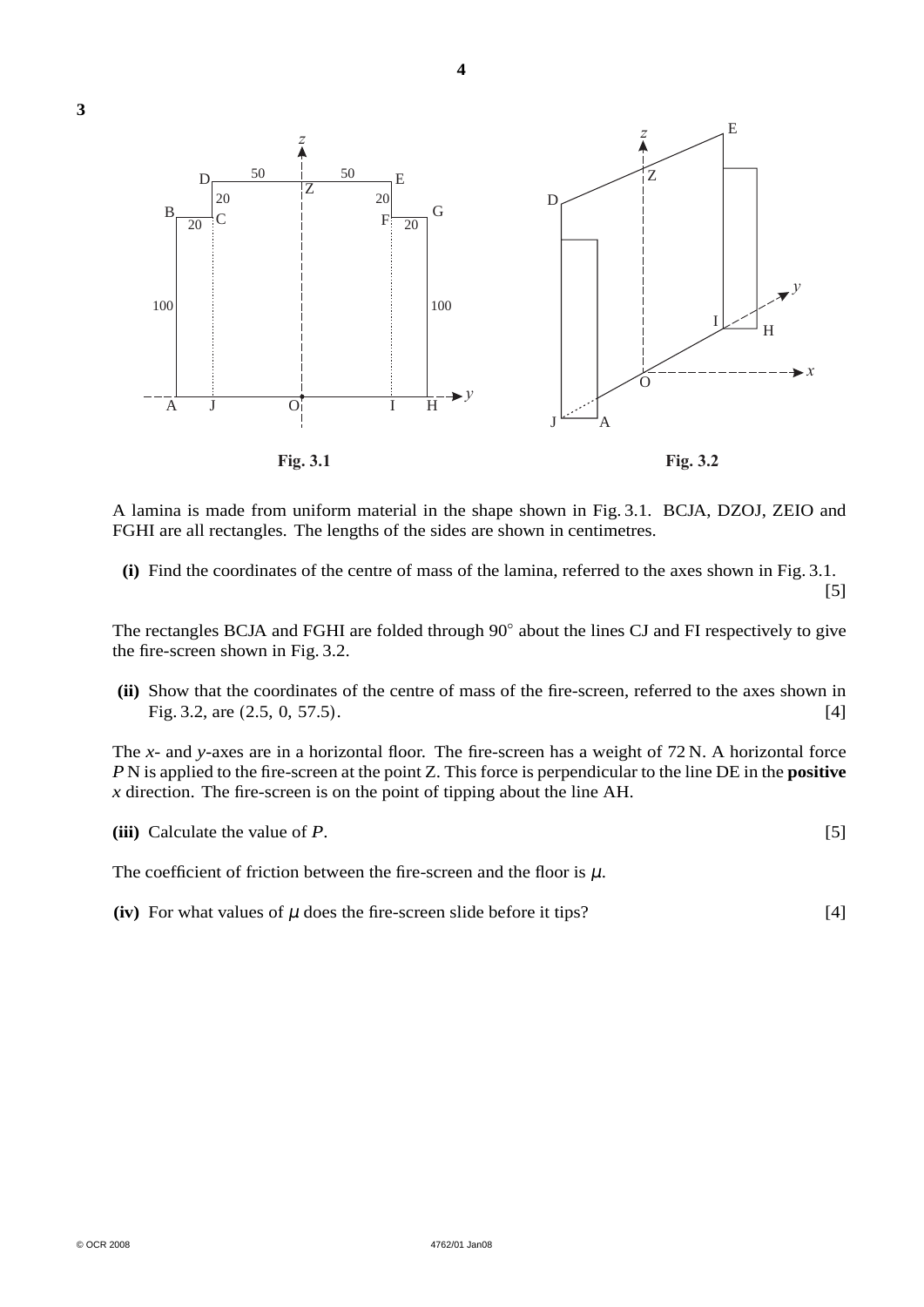**4** Fig. 4.1 shows a uniform beam, CE, of weight 2200 N and length 4.5 m. The beam is freely pivoted on a fixed support at D and is supported at C. The distance CD is 2.75 m.



The beam is horizontal and in equilibrium.

**(i)** Show that the anticlockwise moment of the weight of the beam about D is 1100 N m.

Find the value of the normal reaction on the beam of the support at C. [6]

The support at C is removed and spheres at P and Q are suspended from the beam by light strings attached to the points C and R. The sphere at P has weight 440 N and the sphere at Q has weight *W* N. The point R of the beam is 1.5 m from D. This situation is shown in Fig. 4.2.

**(ii)** The beam is horizontal and in equilibrium. Show that  $W = 1540$ . [3]

The sphere at P is changed for a lighter one with weight 400 N. The sphere at Q is unchanged. The beam is now held in equilibrium at an angle of 20◦ to the horizontal by means of a light rope attached to the beam at E. This situation (but without the rope at E) is shown in Fig. 4.3.



**(iii)** Calculate the tension in the rope when it is

| (A) at 90 $^{\circ}$ to the beam, |  |
|-----------------------------------|--|
|                                   |  |

$$
(B) horizontal. \t\t(3)
$$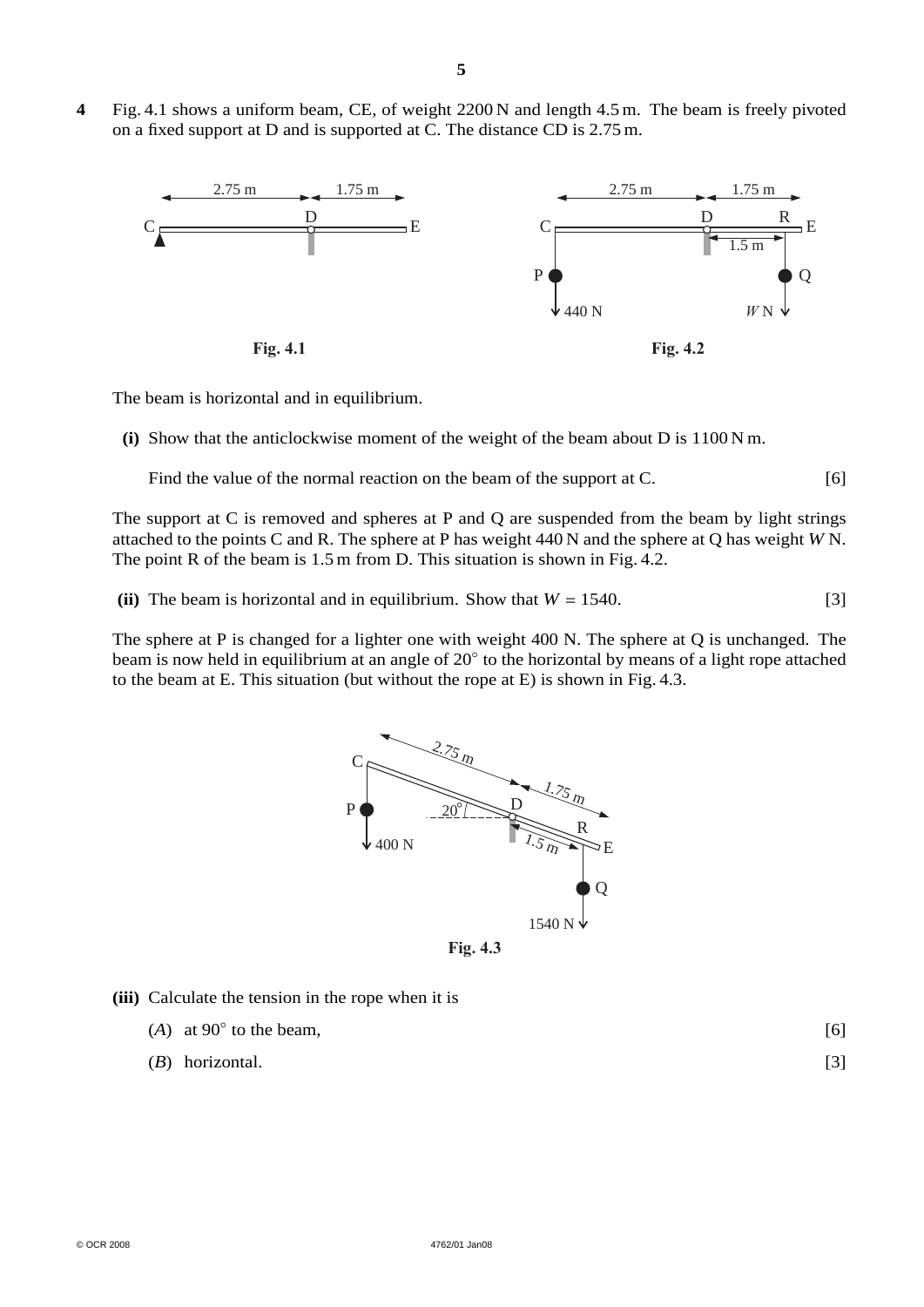#### **BLANK PAGE**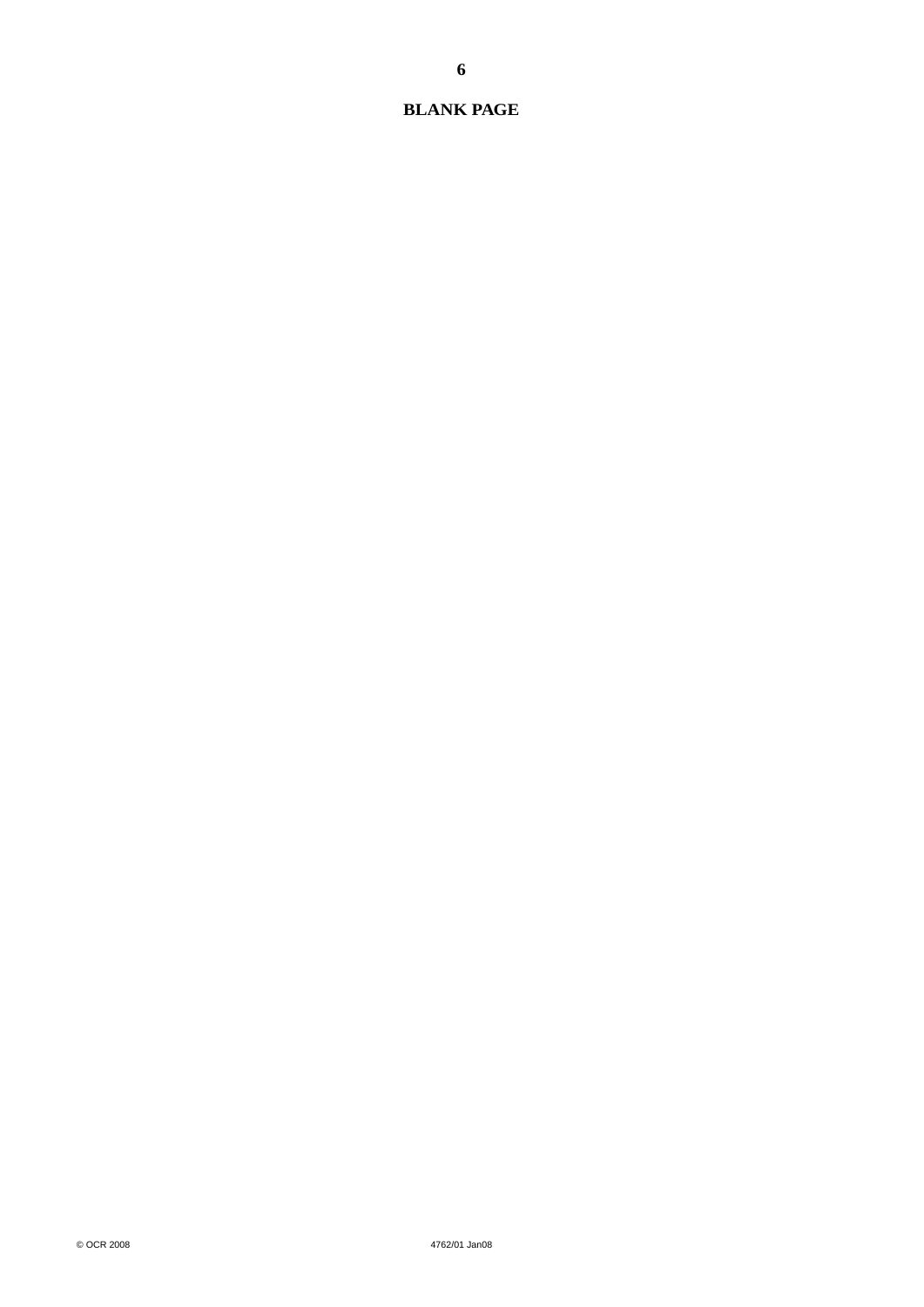#### **BLANK PAGE**